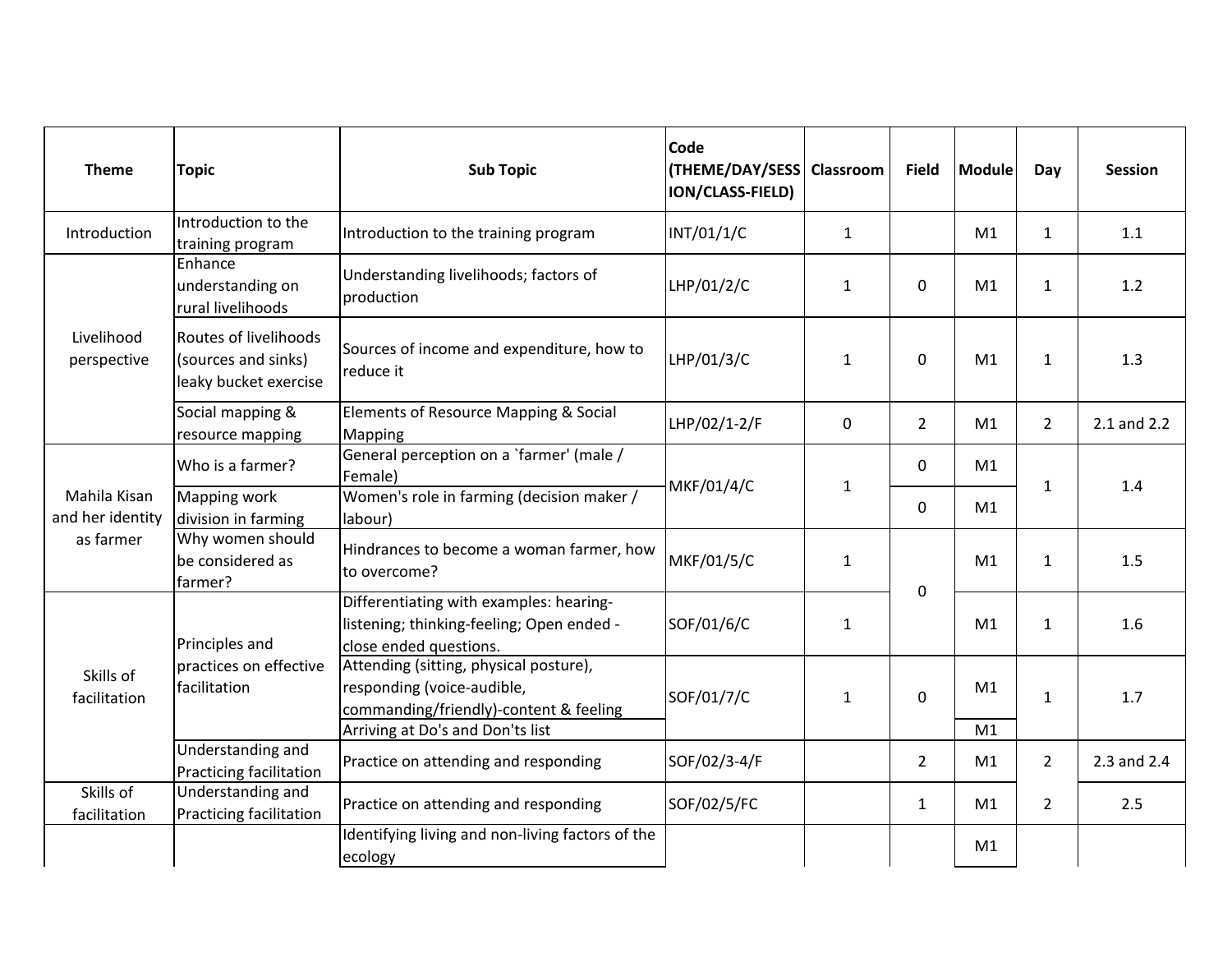|              | Understanding local<br>ecology                                                   | Linkages / interdependence among these<br>factors                                                                                                       | AEP/02/6-7/F |              | $\overline{2}$ | M1           | $\overline{2}$ | 2.6 and 2.7 |
|--------------|----------------------------------------------------------------------------------|---------------------------------------------------------------------------------------------------------------------------------------------------------|--------------|--------------|----------------|--------------|----------------|-------------|
| Agro-ecology |                                                                                  | Functioning / Equilibrium / Dynamism in the<br>ecosystem                                                                                                |              |              |                | M1           |                |             |
|              | Agriculture and                                                                  | Positioning agriculture in the local ecosystem<br>AEP/01/8/C                                                                                            | $\mathbf{1}$ | 0            | M1             | $\mathbf{1}$ | 1.8            |             |
|              | ecosystem                                                                        | Effect of conventional agricultural practices<br>on ecology                                                                                             |              |              | $\mathbf{0}$   | M1           |                |             |
|              | Sensitizing about<br>malnutrition and<br>relationship with<br>feeding practices. | Commonly occurring issues in child and<br>women health.<br>Root Causes of these.                                                                        | ANG/03/1/C   | $\mathbf{1}$ | $\mathbf 0$    | M1           | 3              | 3.1         |
|              | Importance of ANG                                                                | How Nutrition Garden can influence in<br>healthy diet                                                                                                   | ANG/03/2/C   | $\mathbf{1}$ | 0              | M1           | 3              | 3.2         |
|              | Agri Nutri Garden Visualization of a ANG                                         | Vision / elements of a model nutrition garden ANG/03/3/C                                                                                                |              | $\mathbf{1}$ | $\mathbf 0$    | M1           | 3              | 3.3         |
|              |                                                                                  | Site Selection, Lay-out and Protection,<br>Introduction to multi-layer cropping.                                                                        | ANG/03/4/F   | 0            | $\mathbf{1}$   | M1           | 3              | 3.4         |
|              | How to start an ANG                                                              | Crop Selection and Crop planning                                                                                                                        | ANG/03/5/F   | 0            | $\mathbf{1}$   | M1           | 3              | 3.5         |
|              |                                                                                  | Seed selection, treatment and nursery raising.                                                                                                          | ANG/03/6/F   | 0            | $\mathbf{1}$   | M1           | 3              | 3.6         |
|              |                                                                                  | Final land preparation, planting, spacing                                                                                                               | ANG/03/7/F   | $\mathbf 0$  | $\mathbf{1}$   | M1           | $\overline{3}$ | 3.7         |
|              | General<br>understanding about<br>Soil                                           | Soil is Living, Soil Micro organism and soil<br>food web                                                                                                | SOL/04/1/C   | $\mathbf{1}$ |                | M1           | 4              | 4.1         |
|              | General<br>understanding about<br>Soil                                           | Soil formation and its importance, Soil pH,<br>Soil Organic matter, Sand, Silt and clay and<br>its relation to nutrition and water holding<br>capacity. | SOL/04/2/C   | $\mathbf{1}$ |                | M1           | 4              | 4.2         |
|              |                                                                                  | WHY COMPOSTING, Different kind of<br>composting? Composting Green & green leaf<br>Manuring, Mixed Cropping                                              | SOL/04/3/C   | $\mathbf{1}$ |                | M1           | 4              | 4.3         |
| Soil         | Soil Health<br>$M$ anagamant - I                                                 | Bio fertilizers (PSB, Rhizobium, Azotobacter,<br>Azospirillum, Potash, waste decomposer,                                                                | SOL/04/4/C   | 1            | 0              | M1           | 4              | 4.4         |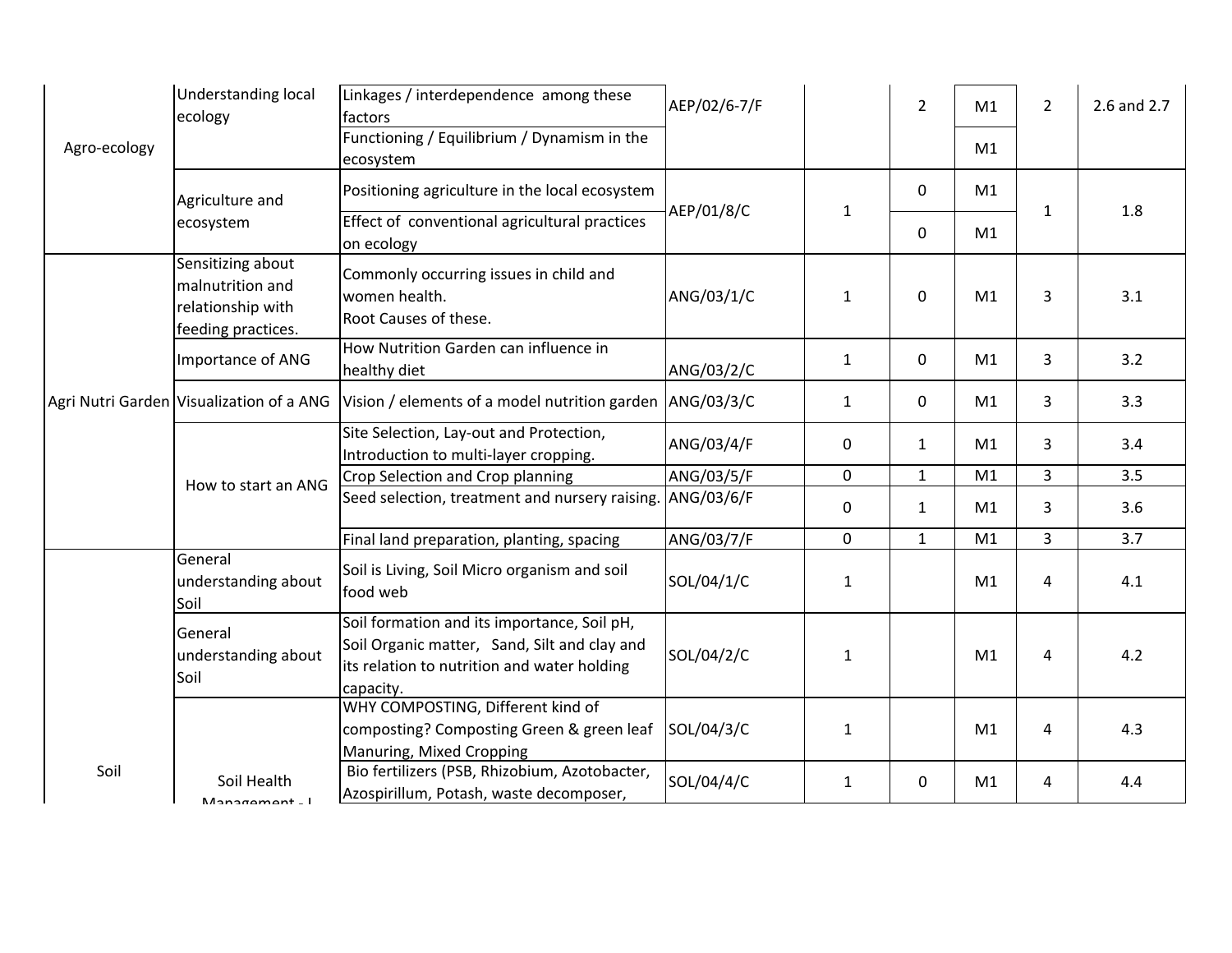|      | ividilagement - i                      |                                                                                                                                                                                    |                   |              |                |    |                |             |
|------|----------------------------------------|------------------------------------------------------------------------------------------------------------------------------------------------------------------------------------|-------------------|--------------|----------------|----|----------------|-------------|
|      |                                        | Preparation of FYM, NADEP, vermicompost,<br>Ghanjeevamrut, Dravyajeevamrut,<br>Panchgavya, Azolla pit, cattle shed waste etc).                                                     | SOL/05/1-4/F      | $\mathbf 0$  | $\overline{4}$ | M1 | 5              | 5.1 to 5.4  |
|      | Soil/ Plant Nutrition                  | Macro and micro nutients. Their functions,<br>Nutrition deficiency symptoms, unbalanced<br>nutrition,                                                                              | SOL/04/5/C        | $\mathbf{1}$ | 0              | M1 | 4              | 4.5         |
|      |                                        | Deficiency symptoms, unbalanced nutrition                                                                                                                                          | SOL/07/4/F        | 0            | $\mathbf{1}$   | M1 | $\overline{7}$ | 7.4         |
| Seed | What is seed &<br>sources of seed. - I | Seeds, Grain and planting materials, Role of<br>Seed in production system, Quality<br>seed/planting materials, importance of seed<br>rate, plant spacing.                          | SED/04/6/C        |              |                | M1 | 4              | 4.6         |
|      | Sources of seed                        | Own produce, Neighbours,<br>Market(indigenous/HYV/Hybrid/GM)                                                                                                                       |                   | $\mathbf 1$  | M1             |    | 4              |             |
|      | Seed quality selection                 | Seed selection using parameters (Weight,<br>size, shape, colour, disease, foreign materials<br>etc), Seed germination testing                                                      | SED/04/7/CP       |              | $\mathbf{1}$   | M1 | 4              | 4.7         |
|      | Seed priming                           | Temperature of water to be used, -Time<br>period of priming, -Process of seed priming,<br>tailored made for different seeds variety                                                | SED/05/5/F        |              | $\mathbf{1}$   | M1 | 5              | 5.5         |
|      | <b>Seed Treatment</b>                  | Preparation of Beejamrut, Seed treatment<br>using beejamrut / cow urine, Use of bio-<br>fertilizer for seed treatments (Rhizobium/<br>trichoderma, PSB, Azotobacter, Azospirillum) | SED/05/6-7/F      | $\mathbf 0$  | $\overline{2}$ | M1 | 5              | 5.6 and 5.7 |
|      |                                        | Importance of water in agriculture.<br>Calculation of water that received by the one<br>acre land.                                                                                 | <b>WMP/08/1/C</b> | $\mathbf{1}$ | $\mathbf{0}$   | M1 | 8              | 8.1         |
|      | Understanding soil                     | The importance of soil moisture<br>conservation. Different practices of soil<br>moisture conservation (video/ photos)<br>practiced by farmers and its benefits                     | <b>WMP/08/2/C</b> | $\mathbf{1}$ |                | M1 | 8              | 8.2         |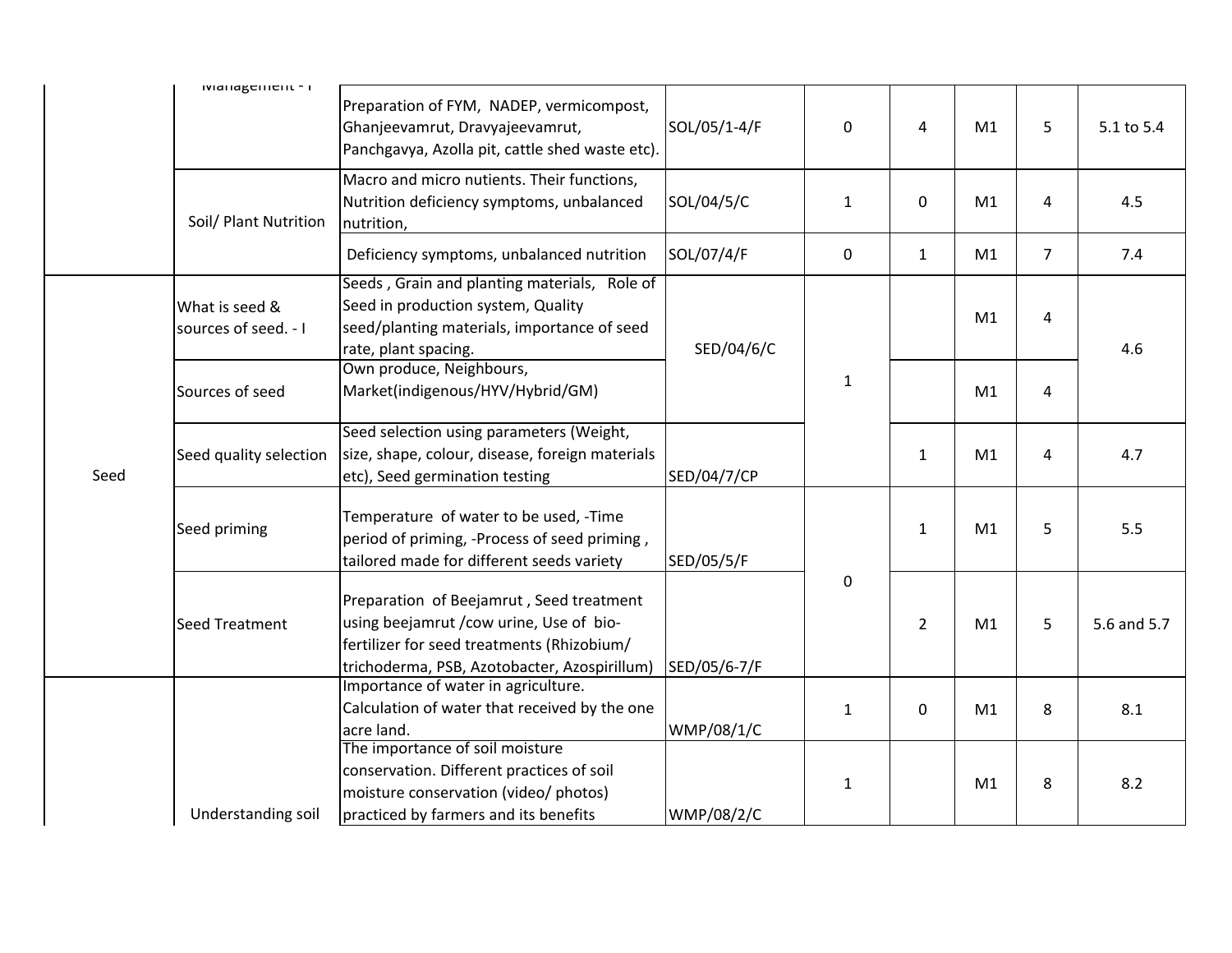|                         | moisture relationship  | Farmers' practices to reduce water losses                            |                   |                |                |         |                |              |
|-------------------------|------------------------|----------------------------------------------------------------------|-------------------|----------------|----------------|---------|----------------|--------------|
|                         |                        | Concept of mulching and how mulching                                 |                   |                |                |         |                |              |
| Water                   |                        | works.                                                               |                   |                |                |         |                |              |
| Management              |                        | Straw, Polythene, Soil, leaf litter- mulch or                        | WMP/09/1-3/F      | 0              | 3              | M1      | 9              | 9.1 to 9.3   |
| practices               |                        | any other locally available materials                                |                   |                |                |         |                |              |
|                         |                        | Green mulch / manuring                                               |                   |                |                |         |                |              |
|                         |                        | Land levelling / bunding                                             |                   |                |                |         |                |              |
|                         |                        | The importance of soil and water in                                  |                   |                |                |         |                |              |
|                         |                        | agriculture. The received rainfall- usage and                        | <b>WMP/08/3/C</b> | $\mathbf{1}$   | $\Omega$       | 8<br>M1 |                | 8.3          |
|                         | Soil & Water           | conservation                                                         |                   |                |                |         |                |              |
|                         | conservation practices | Different methods of soil and water                                  | <b>WMP/08/4/C</b> | $\mathbf{1}$   |                |         | 8              | 8.4          |
|                         | - 1                    | conservations                                                        |                   |                |                |         |                |              |
|                         |                        | Simple technology (Vegetative and structural                         | WMP/09/4-6/F      | $\mathbf{0}$   | 3              | M1      | 9              | 9.4 to 9.6   |
|                         |                        | measures)                                                            |                   |                |                |         |                |              |
|                         |                        | Reason for crop loss, what is pest, types of                         |                   |                |                |         |                |              |
|                         |                        | pest and factors for pest outbreak, beneficial                       |                   | $\mathbf{1}$   |                | M1      | 6              | 6.1          |
|                         | What is pest           | insects                                                              | PPM/06/1/C        |                |                |         |                |              |
|                         |                        |                                                                      |                   |                |                |         |                |              |
|                         | Principles of Non-     | Bad effect of Chemical pesticide and need                            |                   | $\mathbf{1}$   | 3              | M1      | 6              | $6.5 - 6.8$  |
|                         |                        | and practices of Non-pesticide management                            |                   |                |                |         |                |              |
|                         |                        | pesticide management (agronomic, Cultural and Mechanical control)    | PPM/06/5-8/CP     |                |                |         |                |              |
|                         |                        | Types of harmful and beneficial insects and                          |                   | $\mathbf{1}$   |                | M1      | 6              | 6.2          |
| <b>Plant Protection</b> | Harmful and            | its critical stages                                                  | PPM/06/2/C        |                |                |         |                |              |
| Measures                | beneficial insect and  |                                                                      |                   | $\mathbf{1}$   |                | M1      | 6              | 6.3          |
|                         | diseases               | Types of Diseases and their critical stages                          | PPM/06/3/C        |                |                |         |                |              |
|                         | Pest identificaion     | Identification of insect, diseases and                               | PPM/07/1-3/F      | 0              | 3<br>M1        |         | $\overline{7}$ | 7.1 to 7.3   |
|                         |                        | beneficial insect, weeds                                             |                   |                |                |         |                |              |
|                         | Insect box and         | Profiling of sample based on damage                                  |                   | $\overline{2}$ | $\mathbf 0$    | M1      | $\overline{7}$ | 7.7 to 7.8   |
|                         | calendar               | symptom and calendar of occurrence: SGA                              | PPM/07/7-8/C      |                |                |         |                |              |
|                         |                        | Showing the pictures of important pest of                            |                   | $\mathbf{1}$   | $\mathbf 0$    | M1      | 6              | 6.4          |
|                         | Major pests of         | seasonal crops-i                                                     | PPM/06/4/C        |                |                |         |                |              |
|                         | important crops - I    | Identification of major pest of important                            | PPM/07/5-6/F      | 0              | $\overline{2}$ | M1      | $\overline{7}$ | 7.5 to 7.6   |
|                         |                        | seasonal crops - I                                                   |                   |                |                |         |                |              |
| Agronomic               | Principles of land     | Summer ploughing : SGA                                               | AGP/08/5/C        | $\mathbf{1}$   |                | M1      | 8              | 8.5          |
| practices               | preparation            | Bund repair and strengthening : SGA                                  | AGP/08/6/C        | $\mathbf{1}$   |                | M1      | 8              | 8.6          |
|                         |                        | Practice of Facilitation   Mock training session by the participants | ANP/10/1-2/C      | $\overline{2}$ |                | M1      | 10             | 10.1 to 10.2 |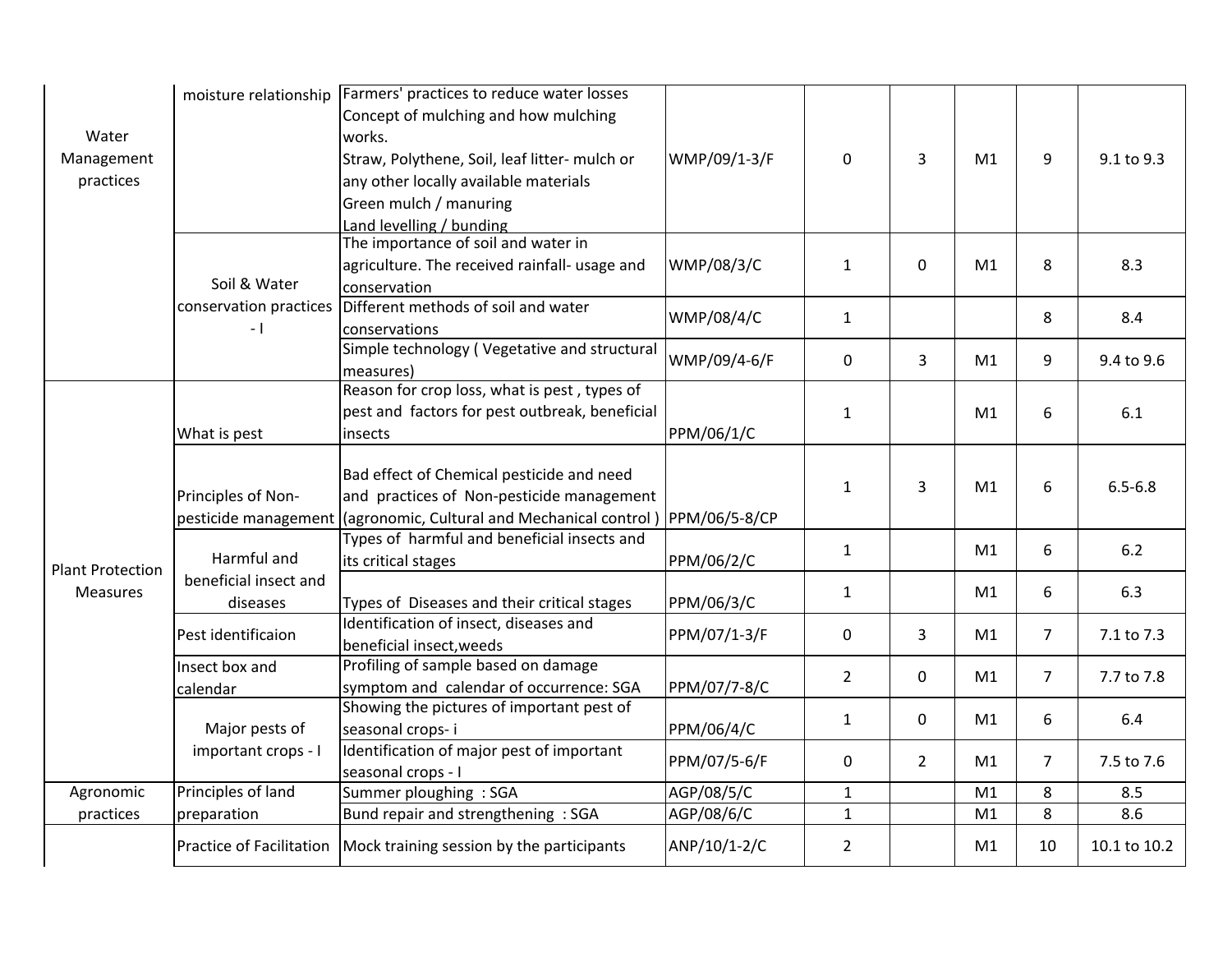| Assessment and<br>planning | <b>Assessment</b>  | Performance assessment of the participants              | ANP/10/3-4/C |    |    | M <sub>1</sub> | 10 | 10.3 TO 10.4 |
|----------------------------|--------------------|---------------------------------------------------------|--------------|----|----|----------------|----|--------------|
|                            | <b>Action Plan</b> | individual Action plan preparation for next 6<br>months |              |    |    | M1             | 10 | 10.5 to 10.6 |
|                            |                    |                                                         |              | 36 | 34 |                |    |              |
|                            |                    |                                                         |              | 70 |    |                |    |              |

This is developed by DAY-NRLM. If anyone is using this please acknowledge DAY-NRLM